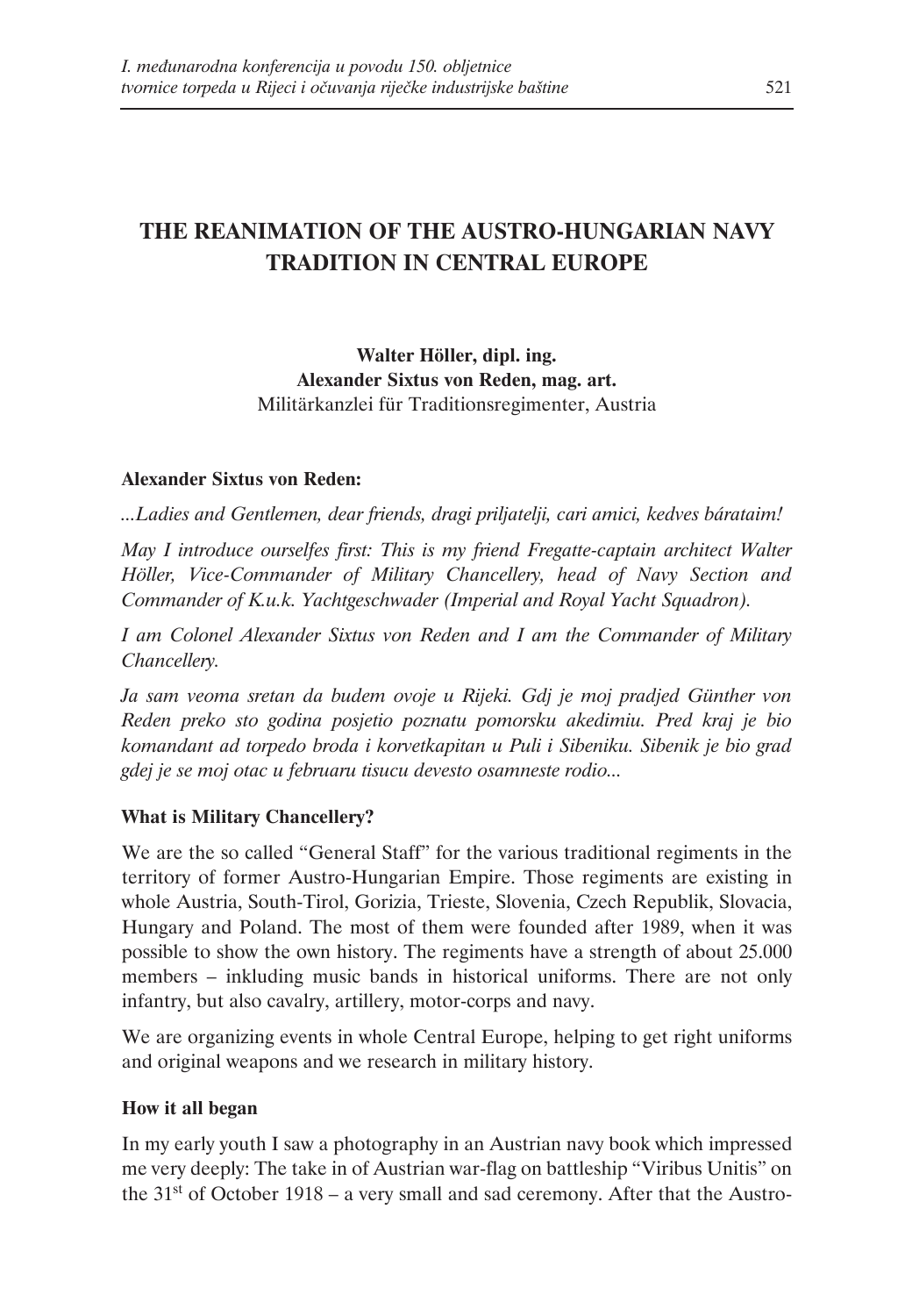Hungarian fleet was given to the South-Slavic Assembly by emperor Charles I., hoping that South-Slavic provinces would be part of the new Austrian federal state under the rule of Habsburg. We know, it did'nt happen. Krain, Croatia, Dalmacia, Bosnia-Hercegovina and the Vojvodina became part of the Yugoslav state under the Serbian dynasty.

Now, the former Croatian Habsburg-countries are a free and indepentend state and so the present Croatian fleet is the legal successor of old Austro-Hungarian navy.

Another picture: Exactly 80 years after the take in of Austrian war-flag our regiments were seting on the 18th of July 1998 the red-white-red flag again at Lissa/Vis- island, former part of the Austrian kingdom of Dalmacia. The occasion was the battle of Lissa's day.

What happened in the meantime?

10 years ago Military Chancellery startet with "practical navy tradition" in Austria with the first contacts to K.u.k. Yachtgeschwader.

## **Walter Höller:**

# **The History of the K.u.k. Yachtgeschwader (Imperial and Royal Yacht Squadron)**

The Imperial and Royal Yacht Squadron was founded by officers of the Austro-Hungarian Navy under the highest protection of his Imperial and Royal Apostolic Majesty, the Emperor and King Franz Joseph I. in Pola/Pula in August 1891.

The first Commodore was Archduke Karl Stephan, Admiral of the Austrian fleet.

Exactly 100 years after the first foundation, sailing enthusiasts reestablished the club at the Union Yacht Club Attersee in Upper Austria, as a traditional sailing club during a traditional sailing meeting on the  $6<sup>th</sup>$  of August 1991.

The 12 foundation members formed the first executive committee. It's purpose is the tending and maintenance of traditional yachts and their use in boatraces (sailing regathas). For this reason the start of the sailing season, the International Austrian Sailing Week, the final sailing and the general meeting are held every year. Furthermore seeing tours with our members are regulary organized.

Part and beginning of the sailing week is the fleet sailing, where all yachts are flagged over top and pass the club in keelline. Several groups of traditional regiments are greeting and a platoon of artillery with an ancient canon is shooting salutes.

Today we have 52 members who all try to keep up the old yachting traditions.

Most of the members have their own yachts in the Salzkammergut at the lakes Wolfgangsee, Traunsee, Mondsee and mainly Attersee.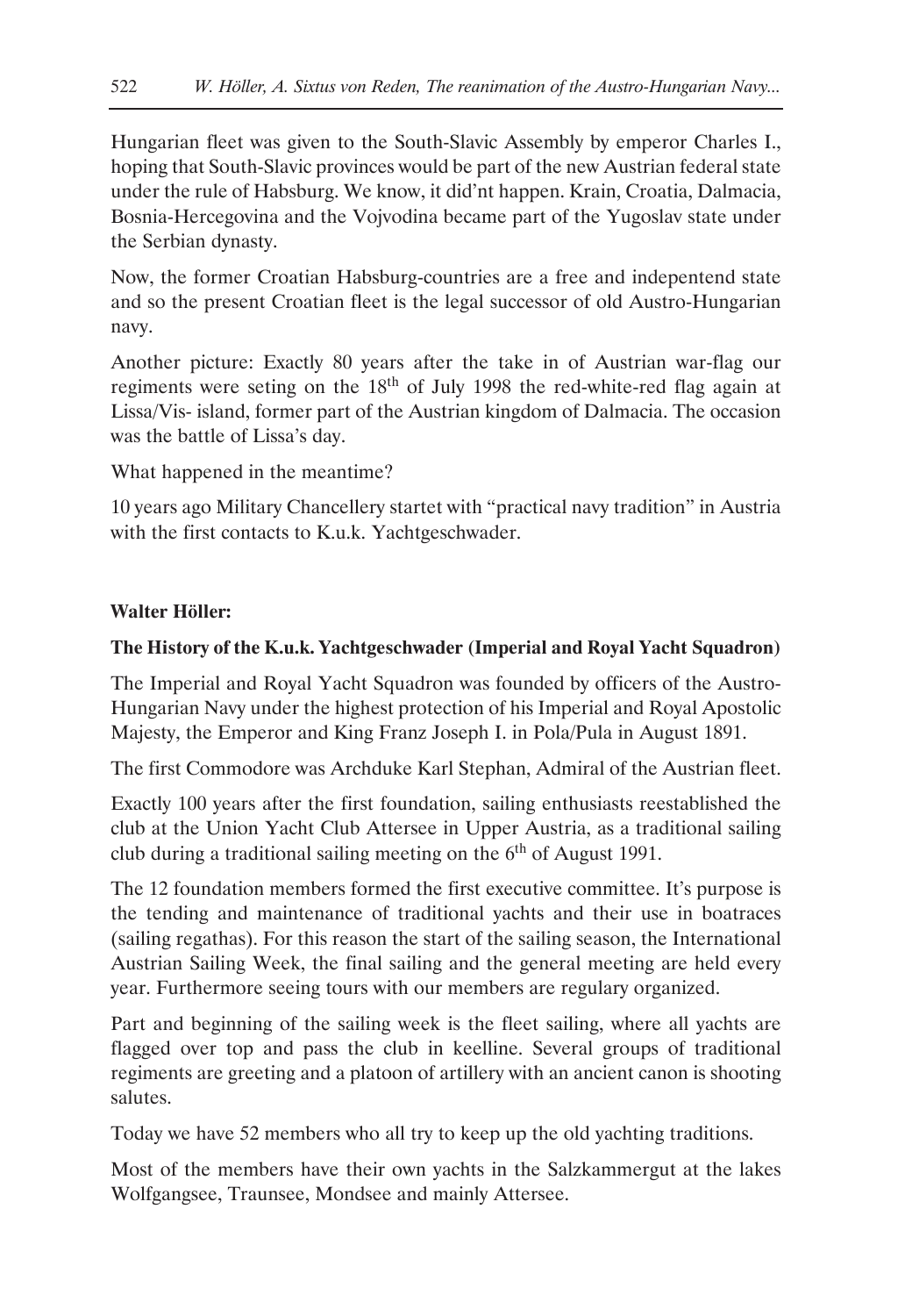We have a lot of Sonderboats, dragons, 5,5 metre, J-Jawls, Z-Jawls and some unique specimen.

At least you can see that the club is living history. Not to preserve ashes, but to stir and blow up the fire to give it foreward to the next generation.

# **Alexander Sixtus von Reden:**

## **Our staff**

In 1996 we startet with a own Navy Section for Military Chancellery. Our staff now:

- Fregatte-captain architect Dipl.-Ing. Walter Höller, Commander of Navy Section (Schörfling/Upper Austria)
- Corvette-captain Dr. András Margitay-Becht, Commander of Danube Fleet (Budapest/Hungary)
- Corvette-captain Prof. Dr. Manfred Kunze, Vice-Commander of Navy Section (Vienna/Austria)
- Captain Ing. Heinz Pokora, Liason-officer lake Neusiedlersee and chief of cabinet of Military Chancellery (Halbturn/Austria)
- Captain Mag. Jan Moravek, Liason-officer Bohemia (Prague/Czech Republic).

## **Lissa/Vis-activities since 1991**

The main activities in the years between 1996 and 2001 focused in

our events on Vis Island:

- $-$  1996: The 130<sup>th</sup> anniversary of the battle of Lissa
- 1998: The re-foundation of the "Lion of Lissa"
- 2001: The 135th anniversary of the battle of Lissa.

But first we came to Vis in  $1991 -$  to the  $125<sup>th</sup>$  anniversary. It was a very sad situation. Croatia was at the edge of war and so only 4 officers came from Austria and also a few representativs of the community of Vis. It was a very, very small ceremony – but we sweared: We'll be back when Croatia is free – and we did so five years later.

In 1996 we came in a strength of about 150 persons, all members of Upper Austrian, Styrian, Vienese and Moravian regiments. And in this year, the idea was born to restore the "Lion of Lissa"-monument, errected after the victory of admiral Tegetthoff over the Italian fleet in 1866. As you know the lion's monument was stolen by the Italians in 1919, standing now in the areal of Navy Academy in Livorno. It was no chance to get the original monument back.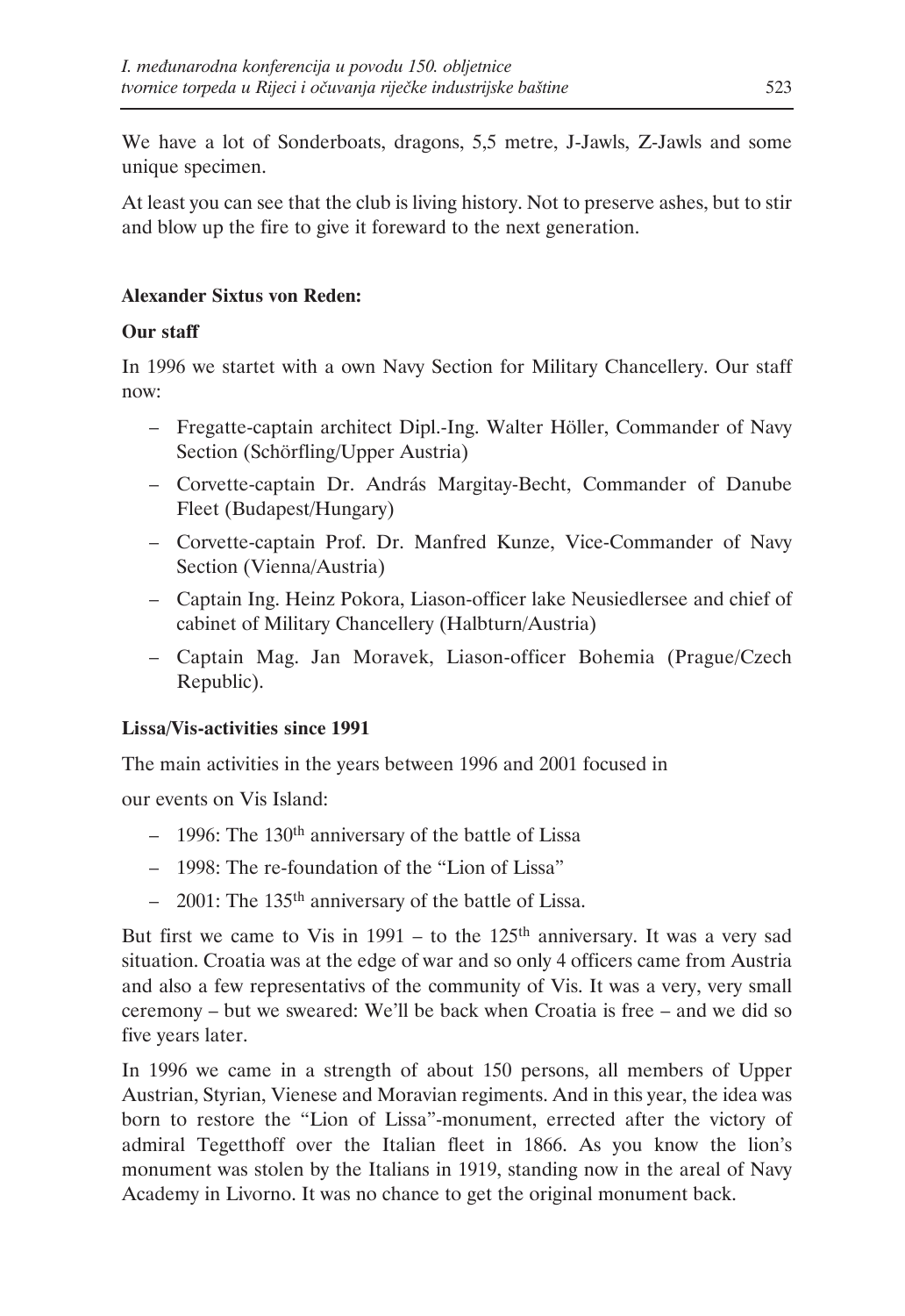Wilhelm von Tegetthoff is in Austria a very popular historical person, but only a few people know the Lissa-story – so our project, to restore the lion's monument was not very popular. But we could not believe it: We found a lot of sponsors in the circle of Austrian industry, navy-interested persons, Austrian federal countries, like Upper Austria and Carinthia and also in organisations of Austrian army officers.

So we could realize that project: Building a new lion and organize a big event at the Isle of Vis.

The lion was build by Vienese sculptor Gerhard Laber – not in original size, that was impossible because of a lot of trees and new monuments on the San Girolamo-cementery. But we put the monument on the original place. To the original text on the plates we added a message for the future and for the peaceful living of all our countries in a United Europe:

"JEDINSTVO EUROPE, POČIVA NA RAZNOLIKOSTI NJENIH POVIJESNIH KONFLIKATA. GLEDAJTE VALOVE JADRANA, KAKO NA SVE OBALE NOSE PORUKU MIRA I RAZUMIJEVANJA."

More than 1000 people – inkluding a music band of 60 members – from whole Central Europe and also a lot of Austrian sailing boats came to the ceremony of unveiling of lion's monument to the Isle of Vis on the 18<sup>th</sup> of July 1998, also a member of Austrian imperial family, the archduke Johann Salvator. It was a great party for three days.

And: What is very important to say and was a great honor for us: The Croatian Navy took part in this event with gunboat "Kralj Petar Kresimir" as well in 1996 with "Minelayer 82".

It was also a great honor that Alkari-group from Sinj joined us in 1996 and in 1998 the historical group from Smokvica – Isle of Korcula was visiting our Vis-event.

What was the sence of this action? First to bring back history and for the second to give the wonderful Island of Vis a new chance in tourism.

## **Further activities and parallel situations**

Finally I mention that we took part in the re-opening of Austro-Hungarian Navy Cementery in Pola/Pula in 1997 – and we find friends in Hungary: 3 Officers and about 15 sailors of the Danube fleet and Leitha-Foundation. So our traditional navy got support. More about Leitha-Foundation you can hear in another speech.

In our book "Vivat Lissa!", which tells the story of errecting the "Lion of Lissa", we show some photographies. For example:

– 28th of April 1905: Fregatte-Lieutenant Günther von Reden is going to the Isle of Brioni by boat – and: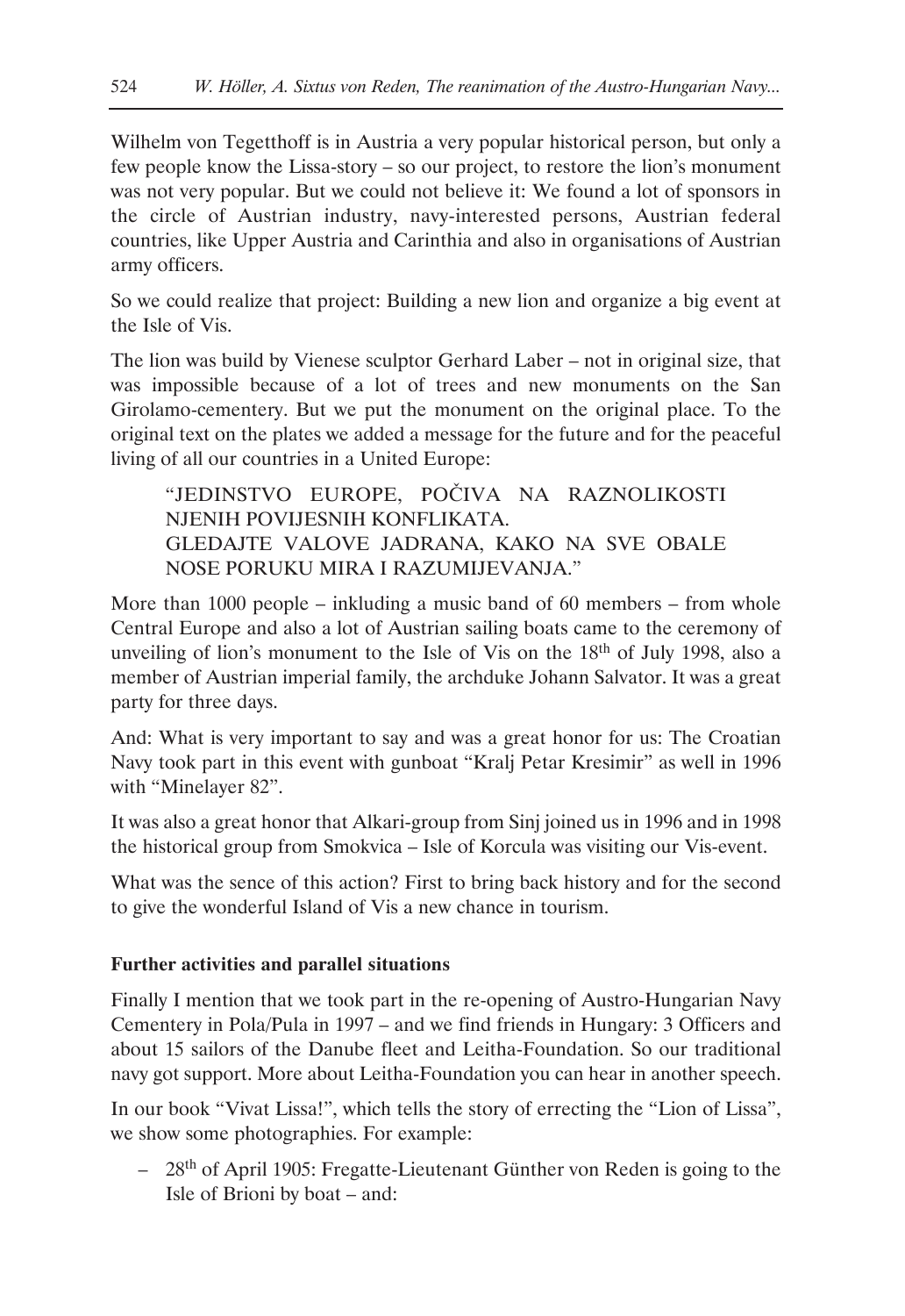- $-$  91 years later, 21<sup>st</sup> of July 1996: Members of the Austrian traditional regiments on the Austrian trabacle "Nuovo Trionfo" in the harbour of Vis.
- $-16<sup>th</sup>$  of June 1914: Excursion of the imperial and royal cadet-school in Sarajevo to the lion's monument in Vis – and:
- 84 years later, 18th of July 1998: Myself with 2 Croatian navy-officers in front of the lion's monument in Vis.
- March 1916: Captain Günther von Reden with wife and comrades in the cabin of an Austrian torpedoboat – and:
- $-$  80 years later, 20<sup>th</sup> of July 1996: Myself with Austrian and Bohemian comrades in the cabin of Croatian "Minelayer 82" at the coast of Vis.
- April 1916: Captain Günther von Reden with comrades on board of Austrian battleship "Prinz Eugen" – and:
- $-$  80 years later, 20<sup>th</sup> of July 1996: Myself with Austrian and Bohemian comrades on board of Croatian "Minelayer 82".

You see: After 90 years we make things very similar like 100 years ago. Our wish for the future. To have more close relations to Croatian Navy and Croatian Navyfriends in the spirit of our common history. In our short story you could see: There are existing a lot of relations to Croatia in the past and in the presence.

*Thank you and all good wishes, hvala ljepa i sve najbolje, mille grazie e tante auguri, köszönöm szépen és minden jót!*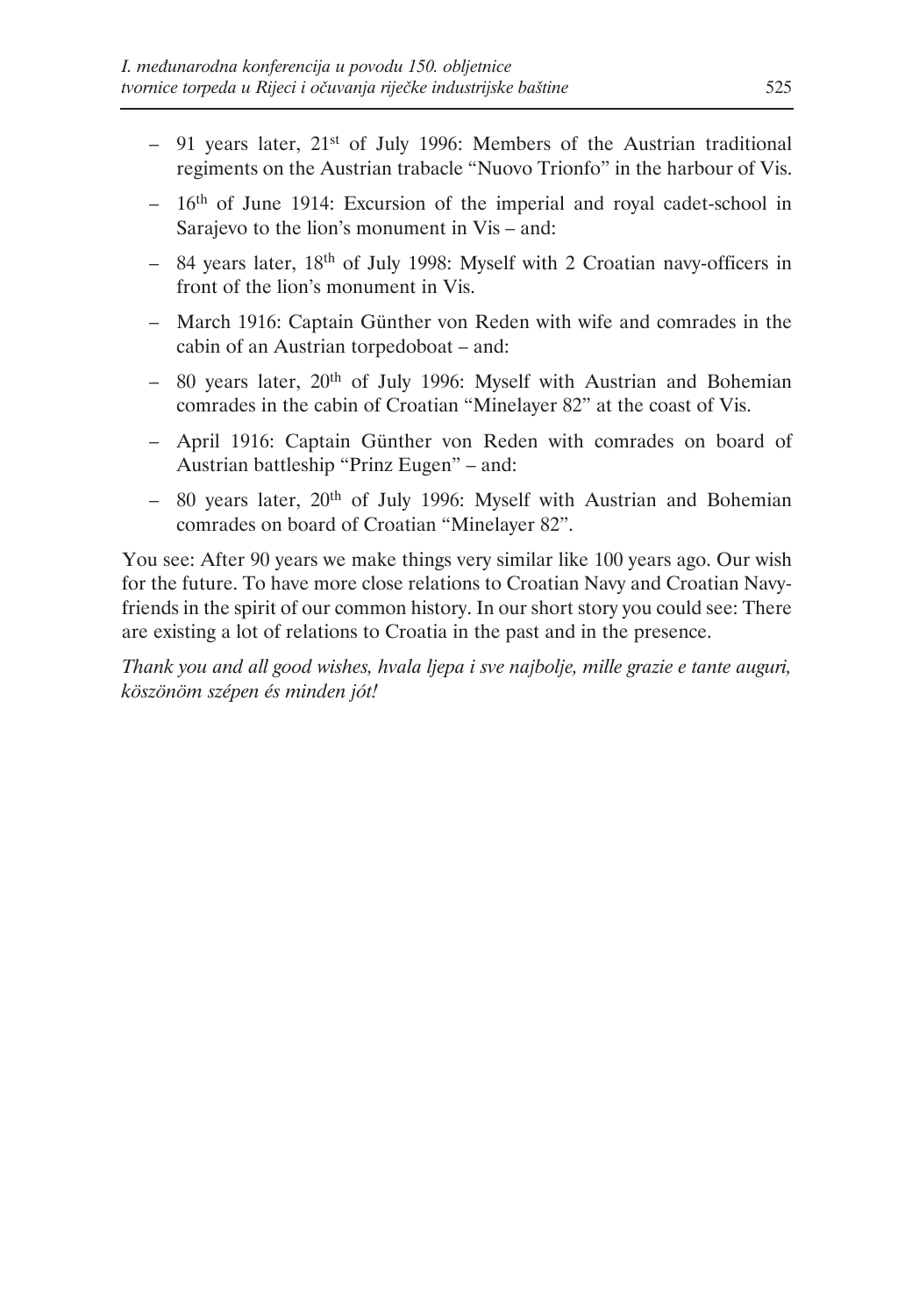#### *Sažetak*

# *OŽIVLJAVANJE TRADICIJE AUSTROUGARSKE MORNARICE U SREDNJOJ EUROPI U DUHU ZAJEDNIČKE PROŠLOSTI*

*Walter Höller, Alexander Sixtus von Reden*

*Godine 1993. osnovan je Vojni ured za tradicionalne pukovnije (Militärkanzlei fűr Traditionsregimenter). To je ured za usklađivanje i rad s tradicionalnim pukovnijama s teritorija bivše Austro-Ugarske Monarhije, uključujući sve carske i kraljevske (k.u.k.) povijesne uniforme. Te regimente uključuju sve oblike vojnih formacija poput pješaštva, konjaništva, topništva, i korpusa s vozilima te ratnu mornaricu.* 

*Postoje tri dijela organizacije ratne mornarice:*

- *1. Sekcija ratne mornarice u Vojnom uredu s pet časnika.*
- *2. K.u.k. eskadra brzih jedrilica osnovana 1891. u Puli, ponovno osnovana 1991. u Seewalchen/Attersee (Gornja Austrija) s oko 50 članova.*
- *3. Fondacija Dunav Monitor Leitha u Budimpešti s dva časnika i 15 jedriličara. Članovi Fondacije zadnjih su godina obnovili brod na Dunavu* Leitha*, izgrađen 1871. godine, jedini je postojeći bojni brod bivše austrougarske ratne mornarice.*

*Zadnjih deset godina Sekcija ratne mornarice u suradnji s Eskadrom brzih jedrilica i Fondacijom Leitha organizira brojna događanja poput:*

- *od 1993. povijesne regate na jezeru Attersee (Gornja Austrija) zajedno s topničkim korpusom (uvijek krajem srpnja/početkom kolovoza)*
- *1996. 130. obljetnica bitke kod Visa na otoku Visu (Hrvatska)*
- *1997. proslava u povodu obnove groblja austrougarske ratne mornarice u Puli (Hrvatska)*
- *1998. ponovno osnivanje Lava od Visa na otoku Visu.*
- *1998. predstavljanje projekta broda monitora na Dunavu Leitha u Budimpešti (i 2000.)*
- *2001. 135. obljetnica bitke kod Visa na otoku Visu.*

*Sve proslave u Hrvatskoj i Mađarskoj organizirane su u tijesnoj suradnji s hrvatskom ratnom mornaricom i mađarskom vojskom u duhu zajedničke prošlosti tih zemalja.*